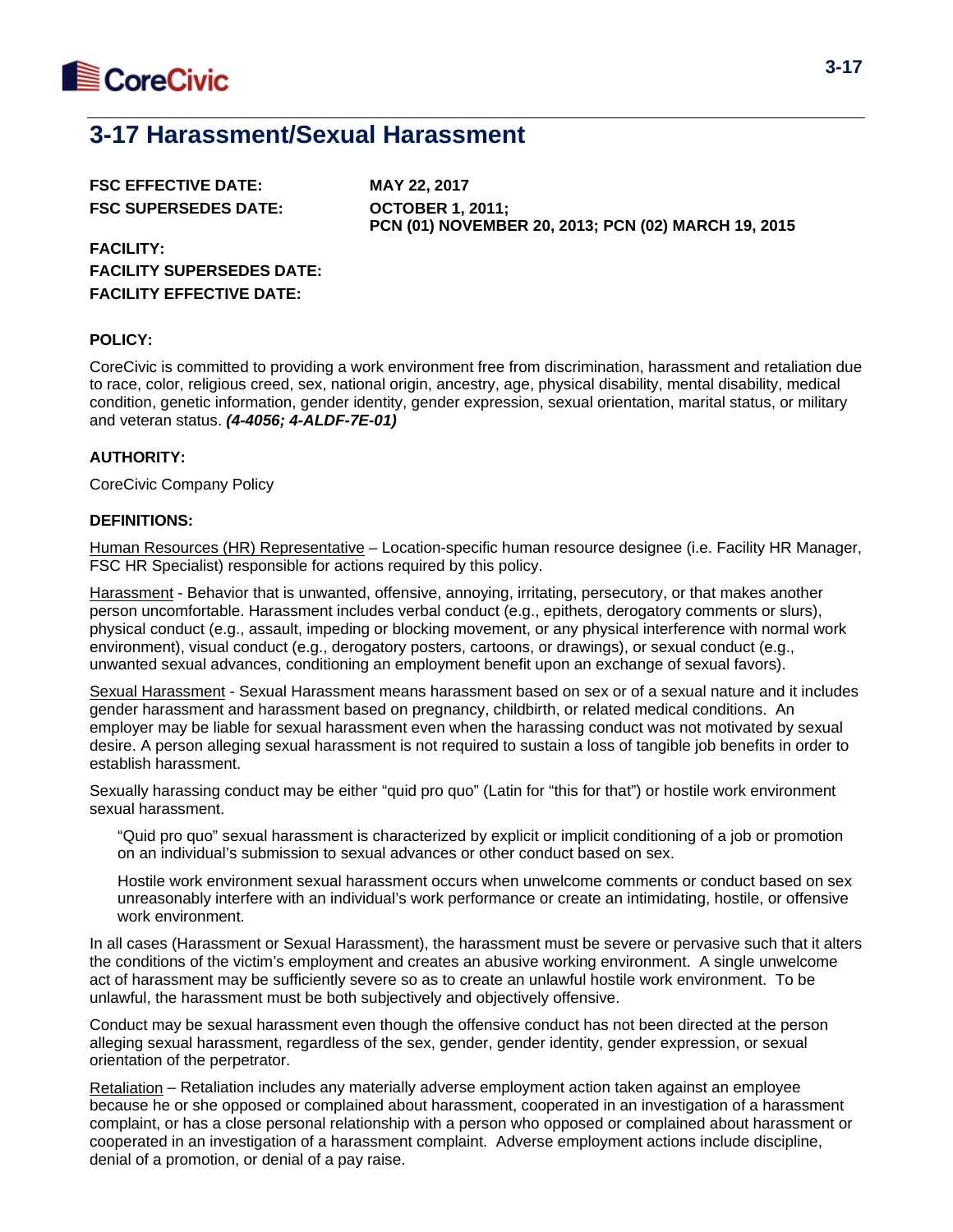#### **PROCEDURES INDEX:**

- **A. HARASSMENT AND SEXUAL HARASSMENT**
- **B. RETALIATION**
- **C. REPORTING A VIOLATION**
- **D. COMMUNICATION OF PROCEDURES**
- **E. TRAINING**

#### **PROCEDURES:**

#### **A. HARASSMENT AND SEXUAL HARASSMENT**

- A1. CoreCivic prohibits harassment of its employees, contractors, third-party vendors, interns or volunteers, and job applicants on the basis of their race, color, religious creed, sex, national origin, ancestry, age, physical disability, mental disability, medical condition, genetic information, gender identity, gender expression, sexual orientation, marital status or military and veteran status, or any other protected classification under federal, state, or local law. *(4-4056)*
- A2. CoreCivic prohibits supervisors, managers, coworkers, and third parties from engaging in conduct prohibited by this policy and applicable law.
- A3. Harassing conduct may be a violation of this policy even if it does not violate state or federal law.
- A4. Among other things, no CoreCivic employee, contractor, or third-party vendor may threaten or insinuate that another person's submission to or rejection of sexual advances will in any way influence any personnel decision regarding employment, evaluation, wages, advancement, assigned duties, shifts, or any other condition of employment or career development ("quid pro quo" harassment). *(4-4056)*
- A5. Further, no CoreCivic employee, contractor, third-party vendor, or volunteer shall engage in verbal or physical conduct of a sexual nature that creates an intimidating, hostile, or offensive work environment. Employees shall not view pornography in the workplace other than for work-related purposes, discuss sexual conduct or tell sexual jokes, or engage in physical conduct of a sexual nature in the workplace ("hostile work environment" harassment). *(4-4056)*

## **B. RETALIATION**

CoreCivic will not tolerate retaliation against any employee, contractor, third-party vendor, intern or volunteer, or job applicant who complains of or opposes harassment or cooperates in an investigation of a harassment complaint, or who has a close personal relationship with a person who complains of or opposes harassment or cooperates in an investigation of a harassment complaint.

#### **C. REPORTING A VIOLATION**

- C1. Employee Responsibilities
- C1a. CoreCivic strongly encourages and expects any employee, contractor, third-party vendor, intern or volunteer, or job applicant who believes he or she is or has been a victim of harassment, sexual harassment, or retaliation, or who becomes aware that another employee, contractor, third-party vendor, intern or volunteer, or job applicant has been a victim of harassment, sexual harassment, or retaliation, to report the circumstances in one or more of the following ways:
- C1a1. At facilities:
	- Report verbally or in writing to their supervisor, any other supervisor with whom the employee feels comfortable, the Warden/Administrator, or the Human Resource (HR) Representative;
	- Call the CoreCivic Ethics Line at 1-800-461-9330 or corecivic.com/ethicsline; or
	- Follow the Employee Grievance Procedures outlined in CoreCivic Policy 3-6-1.

C1a2. At Facility Support Center (FSC):

- Report verbally or in writing to their supervisor, any other supervisor with whom the employee feels comfortable, or the HR Representative;
- Call the CoreCivic Ethics Line at 1-800-461-9330 corecivic.com/ethicsline; or
- Follow the Employee Grievance Procedure outlined in CoreCivic Policy 3-6-1.

NOTE: Employees are not required to follow their regular chain of command in making reports of harassment, sexual harassment, or retaliation.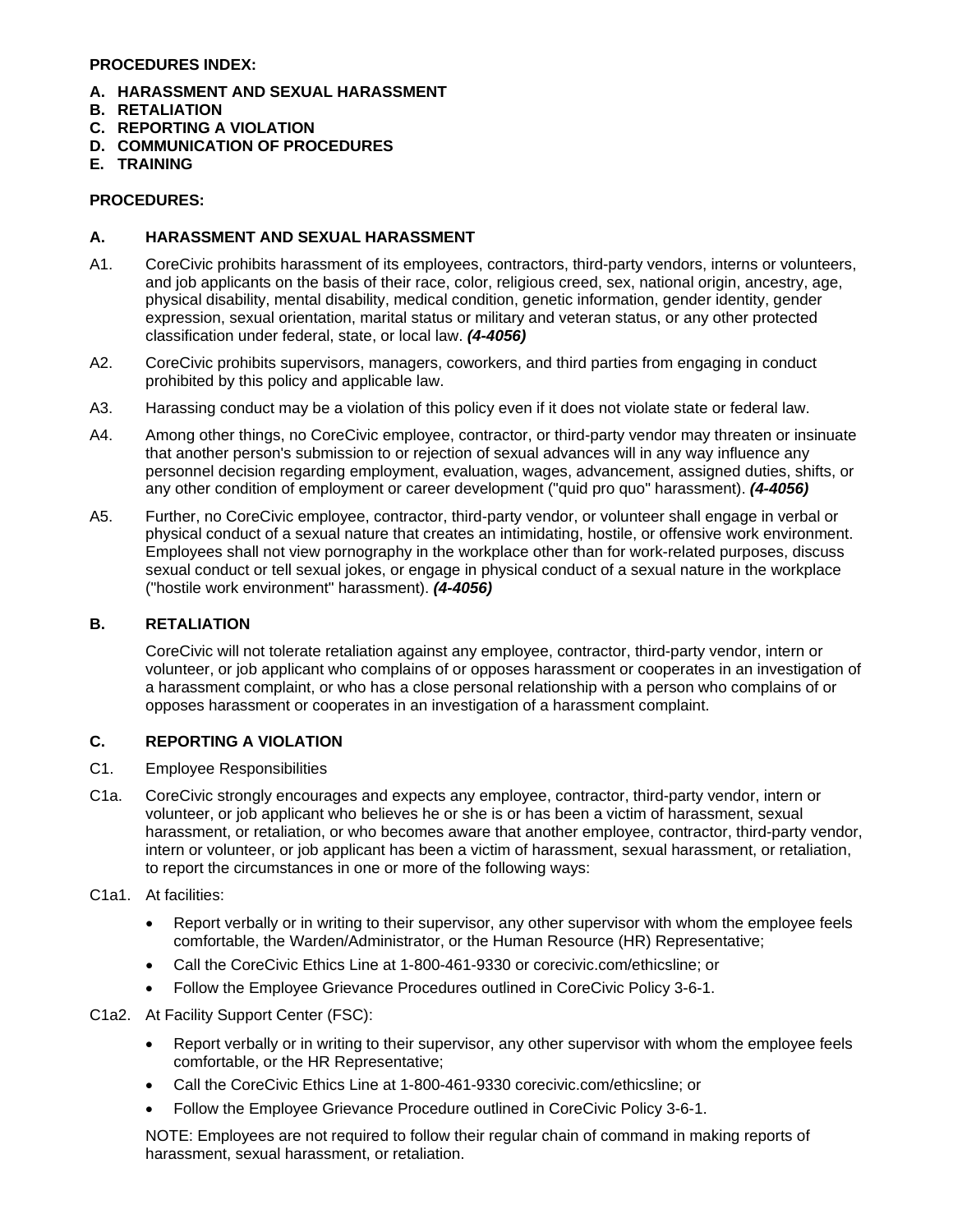- C1b. Reports of alleged harassment, discrimination or retaliation will be escalated to the FSC Legal Department in accordance with CoreCivic Policy 1-24 Internal Investigations, and will be subject to a fair, prompt, thorough, and impartial investigation that provides all parties involved appropriate due process and reaches reasonable conclusions based on the evidence collected. The reporting employee will be informed in writing of the results of the investigation in a timely manner.
- C1c. If CoreCivic determines that conduct in violation of this policy has occurred, appropriate relief for the reporting employee and appropriate disciplinary action against the wrongdoer(s), up to and including termination, will follow. *(4-4056)*
- C1d. CoreCivic understands that these matters can be extremely sensitive. To the extent that it is possible to do so without compromising CoreCivic's duty to investigate, CoreCivic will keep confidential all employee reports and all related communications, such as interviews and witness statements.
- C2. Supervisor/Department Head Reporting
- C2a. Any supervisor or department head who becomes aware of conduct that may constitute harassment, sexual harassment, or retaliation must immediately report such conduct to the Warden/Facility Administrator or HR Representative (for facility employees) or to the HR Representative (for FSC employees). Any such report will be escalated to the FSC Legal Department according to CoreCivic Policy 1-24 (Appendix 1-24AA). *(4-4056)*
- C2b. Failure to comply with or enforce this policy may result in disciplinary action. *(4-4056)*
- C3. No one who in good faith reports an incident of harassment, sexual harassment, or retaliation, or who participates in an investigation of harassment, sexual harassment, or retaliation, will be retaliated against in any way. If, however, CoreCivic concludes that an employee has knowingly and/or maliciously made a false report, the reporting employee will be subject to discipline, up to and including termination.

## **D. COMMUNICATION OF PROCEDURES**

- D1. Employees
- D1a. This policy will be available to all employees through normal means of policy communication (i.e. policy manuals, company intranet). *(4-4056; 4-ALDF-7E-01)*
- D1b. All employees will be required to complete the 3-17A Harassment/Sexual Harassment Acknowledgment form confirming they have received and read this policy at the time of hiring, each time the policy is revised, and at least annually thereafter.
- D1c. Completed 3-17A Harassment/Sexual Harassment Acknowledgment forms must be sent to the HR Representative. The forms will be maintained in each employee's personnel file in accordance with CoreCivic Policy 3-9 Personnel Records.
- D2. Contractors
- D2a. CoreCivic vendors, suppliers, customers, volunteers, and any other third party who regularly performs services on CoreCivic premises will be required to complete the 3-17A Harassment/Sexual Harassment Acknowledgment form confirming they have received and read this policy at the time they are engaged by CoreCivic, each time the policy is revised, and at least annually thereafter. CoreCivic
- D2b. The completed 3-17A Harassment/Sexual Harassment Acknowledgment form will be sent to:
- D2b1. Facility: Business or Human Resource Office (as applicable); or
- D2b2. FSC: Office Manager.
- D3. All records will be maintained in accordance with the retention periods outlined in CoreCivic Policy 1-15 Retention of Records

## **E. TRAINING**

All new full-time/part-time professional and support employees will receive training on harassment/sexual harassment in accordance with CoreCivic Policy 4-1 Staff Development and Training. All supervisors will receive training on harassment/sexual harassment within six months of their assumption of a supervisory position and thereafter once every two years.

### **REVIEW:**